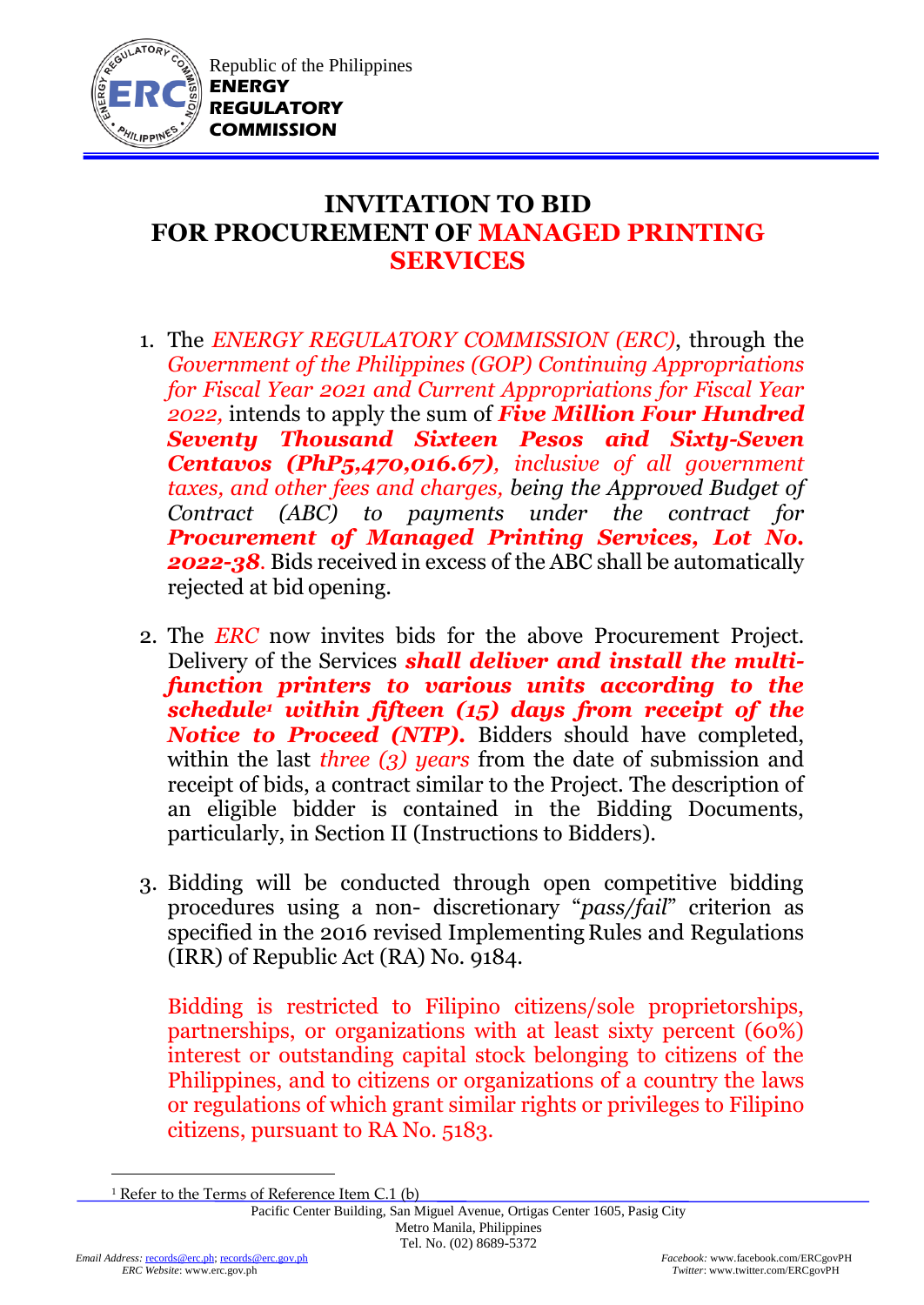<u>.</u>

- 4. Prospective Bidders may obtain further information from *ERC BAC Secretariat* and inspect the Bidding Documents at the address given below during *Monday to Friday, 09:00 A.M. to 03:00 P.M*.
- 5. A complete set of Bidding Documents may be acquired by interested Bidders on *21 May 2022* from the given address and website(s) below *and upon payment of the applicable fee for the Bidding Documents, pursuant to the latest Guidelines issued by the GPPB, in the amount of Ten Thousand Pesos (PhP10,000.00)*. The Procuring Entity shall allow the bidder to present its proof of payment for the fees *in person.*
- 6. The *ERC BAC* will hold a Pre-Bid Conference2, which shall be open to prospective bidders, on *31 May 2022, 10:00 A.M. through videoconferencing via MS Teams, which can be accessed through:*

[https://teams.microsoft.com/l/meetup](https://teams.microsoft.com/l/meetup-join/19%3Ameeting_NGM0NTcwYmQtNTY4OS00MzIwLTllNTktMzBlNGMyNGEzOWU2%40thread.v2/0?context=%7B%22Tid%22%3A%2234a3c75d-10fe-482b-9220-04df09540e89%22%2C%22Oid%22%3A%225f074c63-51dc-4812-9356-3479a48fb753%22%7D)[join/19%3Ameeting\\_NGM0NTcwYmQtNTY4OS00MzIwLTllNTk](https://teams.microsoft.com/l/meetup-join/19%3Ameeting_NGM0NTcwYmQtNTY4OS00MzIwLTllNTktMzBlNGMyNGEzOWU2%40thread.v2/0?context=%7B%22Tid%22%3A%2234a3c75d-10fe-482b-9220-04df09540e89%22%2C%22Oid%22%3A%225f074c63-51dc-4812-9356-3479a48fb753%22%7D) [tMzBlNGMyNGEzOWU2%40thread.v2/0?context=%7B%22Tid%](https://teams.microsoft.com/l/meetup-join/19%3Ameeting_NGM0NTcwYmQtNTY4OS00MzIwLTllNTktMzBlNGMyNGEzOWU2%40thread.v2/0?context=%7B%22Tid%22%3A%2234a3c75d-10fe-482b-9220-04df09540e89%22%2C%22Oid%22%3A%225f074c63-51dc-4812-9356-3479a48fb753%22%7D) [22%3A%2234a3c75d-10fe-482b-9220-](https://teams.microsoft.com/l/meetup-join/19%3Ameeting_NGM0NTcwYmQtNTY4OS00MzIwLTllNTktMzBlNGMyNGEzOWU2%40thread.v2/0?context=%7B%22Tid%22%3A%2234a3c75d-10fe-482b-9220-04df09540e89%22%2C%22Oid%22%3A%225f074c63-51dc-4812-9356-3479a48fb753%22%7D) [04df09540e89%22%2C%22Oid%22%3A%225f074c63-51dc-](https://teams.microsoft.com/l/meetup-join/19%3Ameeting_NGM0NTcwYmQtNTY4OS00MzIwLTllNTktMzBlNGMyNGEzOWU2%40thread.v2/0?context=%7B%22Tid%22%3A%2234a3c75d-10fe-482b-9220-04df09540e89%22%2C%22Oid%22%3A%225f074c63-51dc-4812-9356-3479a48fb753%22%7D)[4812-9356-3479a48fb753%22%7D](https://teams.microsoft.com/l/meetup-join/19%3Ameeting_NGM0NTcwYmQtNTY4OS00MzIwLTllNTktMzBlNGMyNGEzOWU2%40thread.v2/0?context=%7B%22Tid%22%3A%2234a3c75d-10fe-482b-9220-04df09540e89%22%2C%22Oid%22%3A%225f074c63-51dc-4812-9356-3479a48fb753%22%7D)

- 7. Bids must be duly received by the BAC Secretariat through manual submission at the office address indicated below on or before *16 June 2022, 10:00 A.M.* Late bids shall not be accepted. Bidders are requested to submit one (1) original and one (1) copy of their bids. Bidders are likewise requested to bring the originals of the documents submitted and present the same for comparison during the bid opening.
- 8. All Bids must be accompanied by a bid security in any of the acceptable forms and in the amount stated in **ITB** Clause 14.

Bid opening shall be on *16 June 2022, 10:00 A.M.* at the given address below. Bids will be opened in the presence of the bidders'

<sup>2</sup> May be deleted in case the ABC is less than One Million Pesos (PhP1,000,000) where the Procuring Entity may not hold a Pre-Bid Conference.